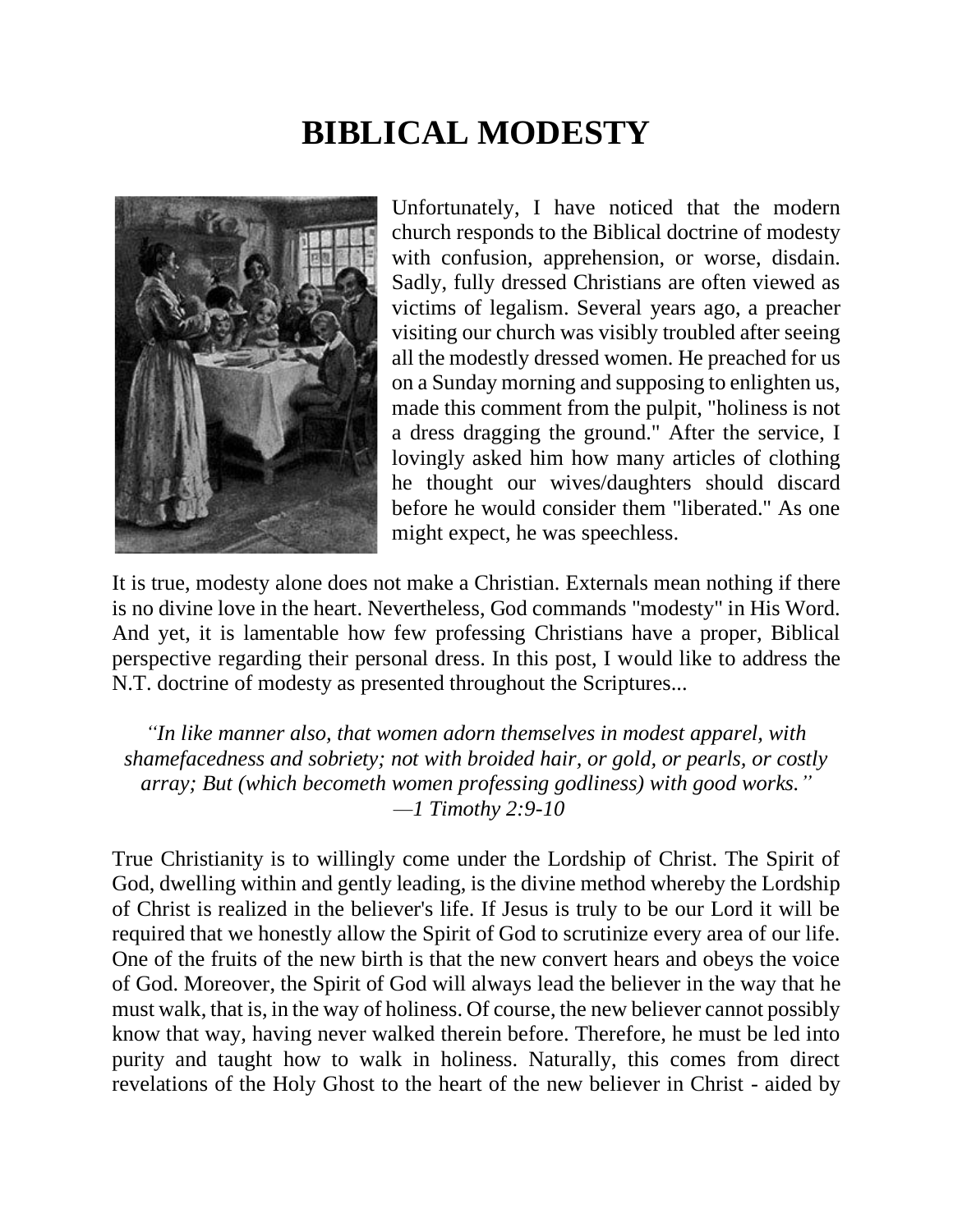the means of preaching/Bible study/prayer. Because of this, many stagger over the vast changes that occur when they are initially born-again. We know that the Lord teaches each of us very specific things concerning the practical aspects of our daily life on this earth. He'll not leave our spiritual development to chance any more than an earthly father would leave his son's moral development to chance. Certainly, this will include how we dress.

#### **MODESTY IS A BIBLE DOCTRINE**

*Mark 8:38 Whosoever therefore shall be ashamed of me and of my words in this adulterous and sinful generation; of him also shall the Son of man be ashamed, when he cometh in the glory of his Father with the holy angels.*

Unfortunately, in this hour, it is almost considered a shame to be fully dressed. We live in an adulterous and sinful generation. In our day, sinfulness is exalted and purity is ridiculed. Case in point: 50 years ago virginity was considered virtuous while today it is commonly belittled or ignored. Whereas, a generation ago, a promiscuous teenage girl would feel pressured to lie about her promiscuity and claim to be a virgin. Today, a virgin would feel pressured to lie about her virginity and claim to be promiscuous. Likewise, to hold to a standard of modesty in this hour generally earns you the immediate label of legalist. To our shame, this is the case even in, and especially in, the professing church. Legalism, though not a Biblical term, is the practice of seeking to be justified by works rather than faith. In other words, doing things to be saved, rather than doing things because I am saved. John Wesley made this observation...

*"I find no such sin as legality in the Bible. The very use of the term speaks of Antinomianism. I defy all liberty, but liberty to love and serve God; and fear no bondage, but bondage to sin." —John Wesley*

Contrary to popular opinion, we are not legalists simply because we obey the Bible (in fact, this is a irrefutable mark of Christians). The life that is submitted to Christ must be submitted to His Word. Show me an individual who sincerely desires to be like Christ and I will show you someone whose life is constantly being shaped to N.T. doctrine. And such individuals will never belittle or ridicule the N.T. doctrine of modesty.

*1 Corinthians 12:3 Wherefore I give you to understand, that no man speaking by*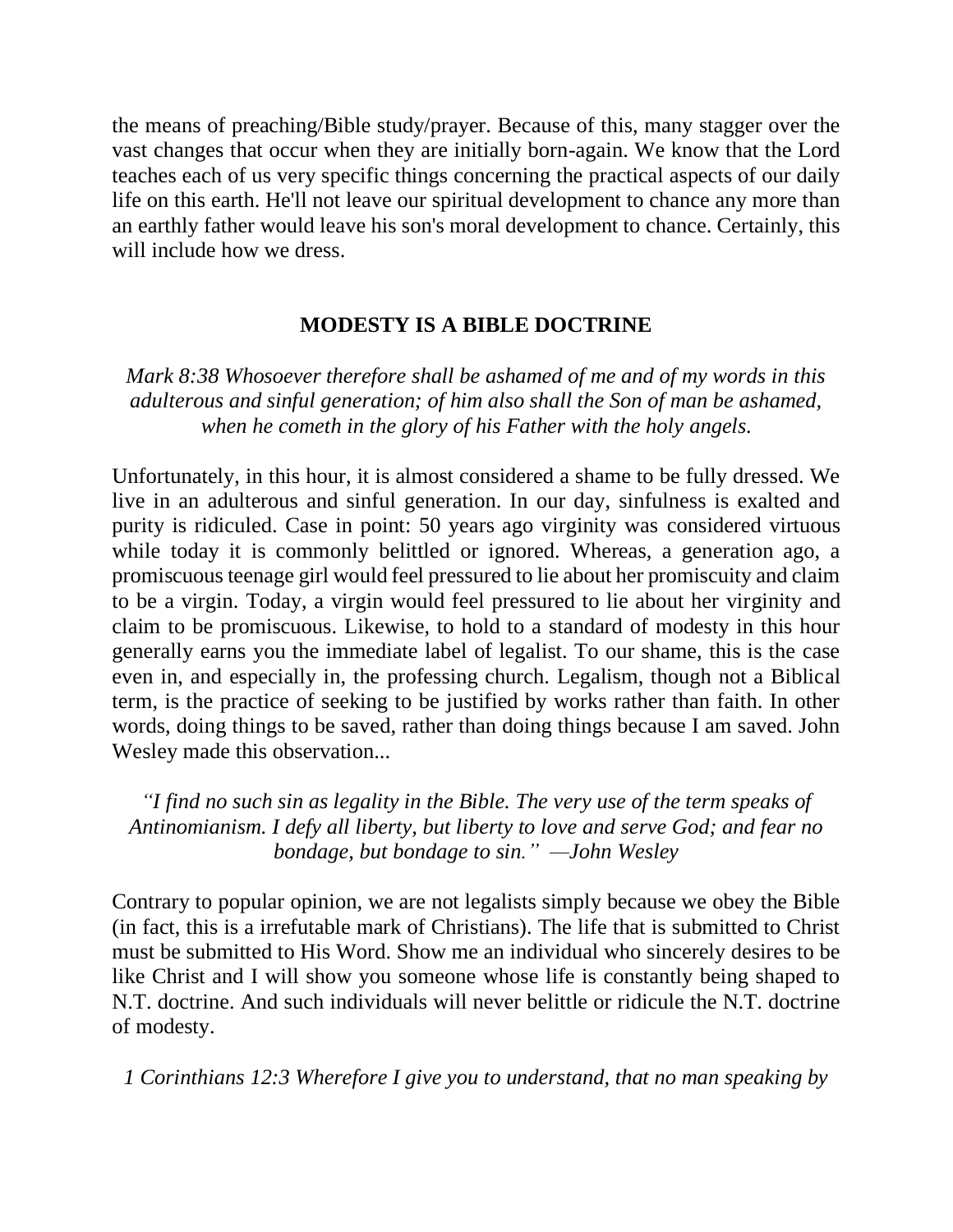*the Spirit of God calleth Jesus (the Word) accursed: and that no man can say that Jesus is the Lord, but by the Holy Ghost.*

People often assume "modesty" is a tradition of men, a man-made doctrine, or something of little consequence. Few realize "modesty" is directly mentioned in the N.T. as much as the instructions given to husbands and wives regarding the marriage covenant. It is also a command, meaning all Christians are obligated to dress modestly. But, the question arises, how are we to define modesty? Like many Biblical principles, modesty has been redefined in our day. Each new generation has accepted, as God's standard of modesty, the sinful deviations of the preceding generation from pure modesty. So by degrees, the definition of modesty has been corrupted to the point that the average woman today would not meet the approval of even the harlots of old.

### **IS GOD CONCERNED WITH OUR MODE OF DRESS?**

*Rev. 3:18 I counsel thee to buy of me gold tried in the fire, that thou mayest be rich; and white raiment, that thou mayest be clothed, and that the shame of thy nakedness do not appear…*

A careful study of the Bible indicates that God is indeed concerned with how we dress. First, let's consider the events that immediately followed the fall of man in the garden of Eden. In the fall Adam and Eve lost their innocence and were given the knowledge of good and evil. The moment Adam and Eve sinned they became aware of their nakedness. Immediately, we see that they felt a necessity to cover themselves, as is evident in *Genesis 3.*..

*Genesis 3:7 And the eyes of them both were opened, and they knew that they were naked; and they sewed fig leaves together, and made themselves aprons.*

Consider that this was the first time that man reformed in order to avoid God's displeasure. Afterward, when the LORD God came walking in the garden, we're told...

*Genesis 3:9-10 ...the Lord God called unto Adam, and said unto him, Where art thou? And he said, I heard thy voice in the garden, and I was afraid, because I was naked; and I hid myself.*

Finally, we see that God, was not satisfied with Adam and Eve's attempt at modesty...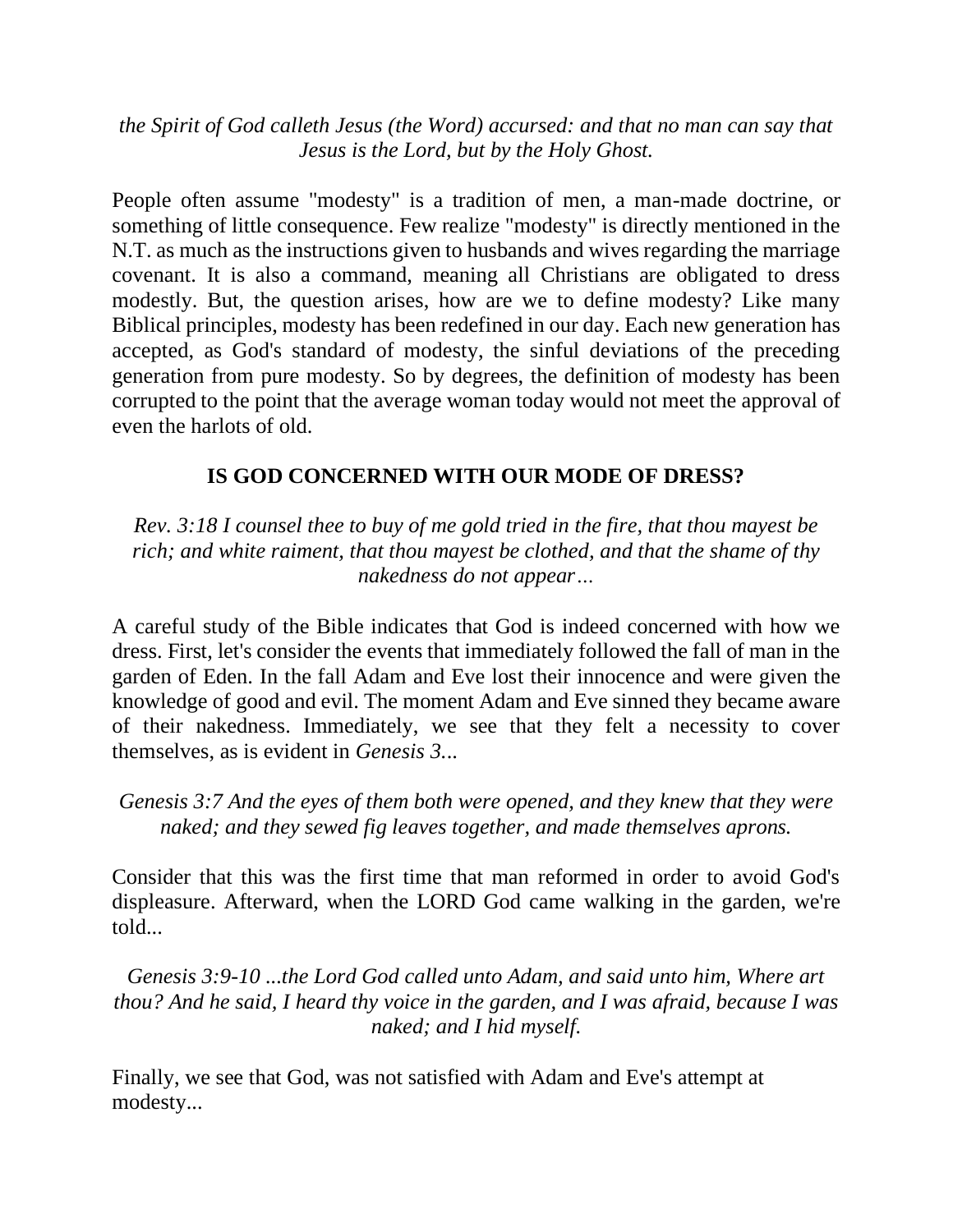*Genesis 3:21 Unto Adam also and to his wife did the Lord God make coats of skins, and clothed them.*

.robe A—כְּ תֹנֶת (*Hebrew* (:Coats•

This was the first time that God rejected man's feeble attempt at reformation. Obviously, God did so because it fell short of His standard. Adam and Eve thought themselves to be clothed, but God didn't. God Himself had to teach Adam and Eve His standard for modest apparel. Incidentally, this was the first time that God revealed to man how to act so as to please Him. Hence, we see that the first sin revealed to our fallen parents after their repentance was not rebellion, nor idolatry, but the sin of nakedness. This being true, it stands to reason that God will effectively deal with the sin of immodesty in the lives of every new convert. Take note of the demon-possessed man Jesus delivered in Mark 5...

### *Mark 5:15 And they come to Jesus, and see him that was possessed with the devil, and had the legion, sitting, and clothed, and in his right mind: and they were afraid.*

Furthermore, every angel that appeared to man, if his appearance is described, is always described as fully clothed (head to foot).

### *Mark 16:5 And entering into the sepulchre, they saw a young man (angel) sitting on the right side, clothed in a long white garment; and they were affrighted.*

We do not have one scene presented to us where heavenly beings are not clothed. Also, every description of the appearance of the O.T. priests and high priests indicates that they were fully clothed. As a matter of fact, we are told that the high priest had to wear linen breeches under his long robe to insure that his nakedness would be covered whenever he would ascend the altar before the people.

### *Exodus 28:42 And thou shalt make them linen breeches to cover their nakedness; from the loins even unto the thighs they shall reach...*

Nearly every reference to nakedness in Bible refers to either slaves, unconverted sinners, backslidden believers, conquered peoples, false prophets, or prophets trying to show the people that they were sinful and needed to repent. Thus, nakedness is almost always associated actually or symbolically with sin.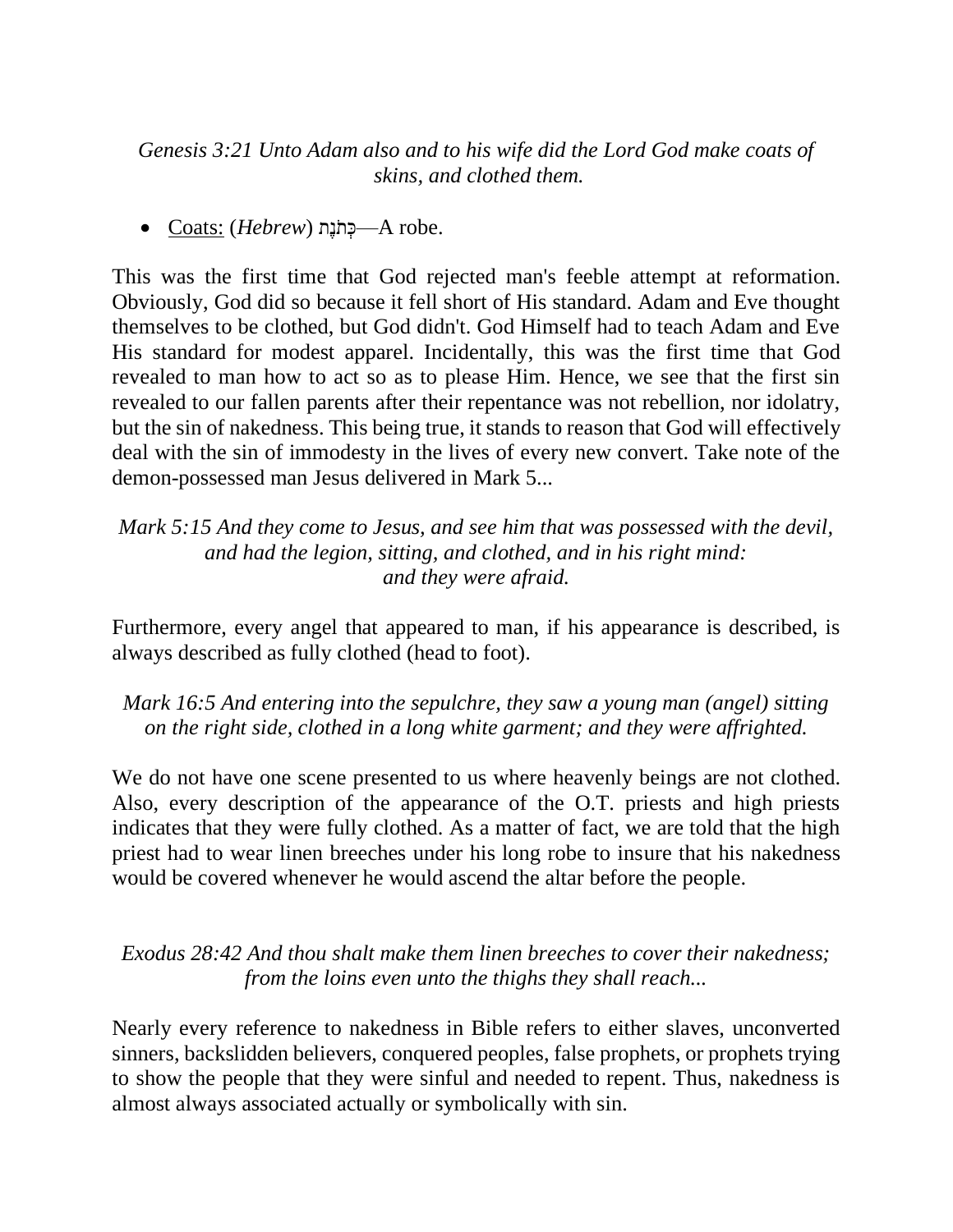Consider the Lord Jesus Himself. With the exception of His crucifixion, every description of His appearance shows Him to be fully clothed (head to foot).

*Rev. 1:13 And in the midst of the seven candlesticks one like unto the Son of man, clothed with a garment down to the foot, and girt about the paps with a golden girdle.*

If we are going to take the Bible seriously, we must accept the fact that God indeed cares how we dress. True, a clear standard of dress is difficult to establish, yet the principles of modesty and purity cannot be ignored. Let men and women truly walk with God and I believe that outward standard will be met.

#### **MODESTY MUST FLOW FROM THE HEART**

*Matthew 23:25-26 Woe unto you, scribes and Pharisees, hypocrites! for ye make clean the outside of the cup and of the platter, but within they are full of extortion and excess. Thou blind Pharisee, cleanse first that which is within the cup and platter, that the outside of them may be clean also.*

The emphasis must be on the inward, rather than the outward.

• Modest: (*Webster's*)—Moderate; not excessive or extravagant, loose, nor lewd.

If you and I are to set Biblical boundaries in our lives then we must have our hearts right with God. Do we wonder why so many lack conviction? Perhaps it is because they have not kept their heart? Perhaps they have no intimate relationship with Jesus as Lord? Why? Because when men truly walk humbly before God they need no external law to restrain them. Instead, the law of God is written upon their hearts, in true love, they yearn to fulfill God's Word and please Him.

*"...the early church did not try to legislate the type of clothing Christians should wear. While the church emphasized the principles of simple, modest dress, the specific application of those principles was left up to the individual Christian...Instead, they relied on sound teaching and righteous example. Religious groups that depend on extensive rules to produce personal holiness usually end up producing Pharisees instead. For this reason, the church emphasized the need for new believers to change from the inside out. Externals*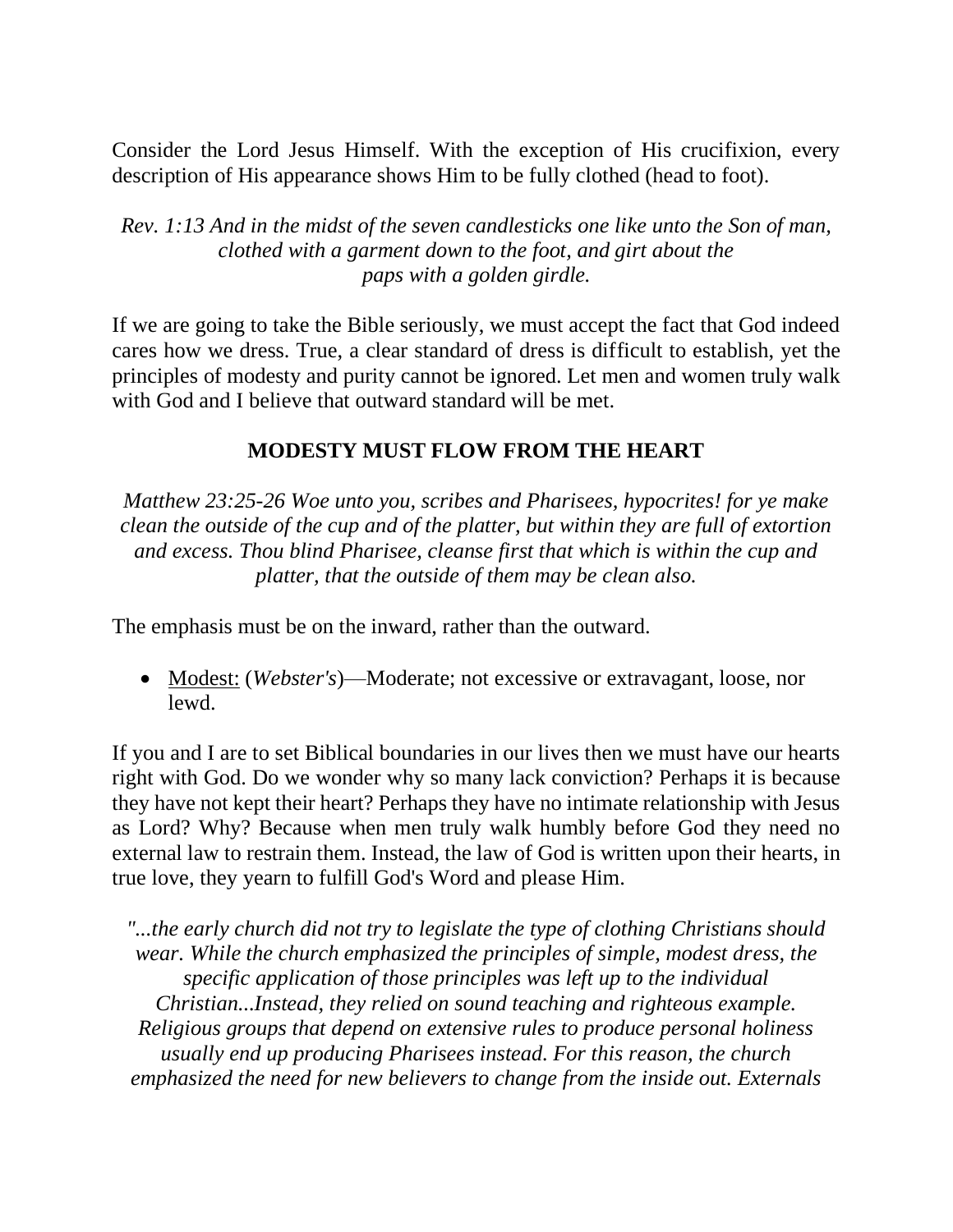*were considered worthless unless they reflected what was happening inside a person." —David Bercot*

Biblical modesty should be nothing more than a manifestation of an inward work of the heart.

*Matthew 12:35 A good man out of the good treasure of the heart bringeth forth good things: and an evil man out of the evil treasure bringeth forth evil things.*

A change of heart always produces a change of life. If Jesus is to be Lord then we must submit even how we dress to His sovereign rulership. In fact, I would suggest that most who oppose modesty have never truly sought God for His mind regarding their dress. For someone to assume God is unconcerned with our attire reveals a lack of familiarity with God and His Word.

*Matthew 25:36 Naked, and ye clothed me...*

# **MODESTY WILL MANIFEST IN OUR APPEARANCE**

# *Modesty demands that I glorify God in my dress.*

# *1 Cor. 10:31 Whether therefore ye eat, or drink, or whatsoever ye do, do all to the glory of God.*

To seek God's glory is to be unconcerned with my own. Thus, we should dress to please God, not ourselves or others.

## *Modesty demands that I be adequately covered.*

*Leviticus 18:6 None of you shall approach to any that is near of kin to him, to uncover their nakedness: I am the Lord.*

• Nakedness: (*Hebrew*) שֵׁרְוַה –Nudity.

God hates unlawful nakedness. Practically speaking, this is why God gave us clothes: to cover our nakedness. Hence, God was the first tailor, clothes were His idea.

Modesty is especially important for women. Men and women are different. They think differently and are tempted differently in regards to the opposite sex. Generally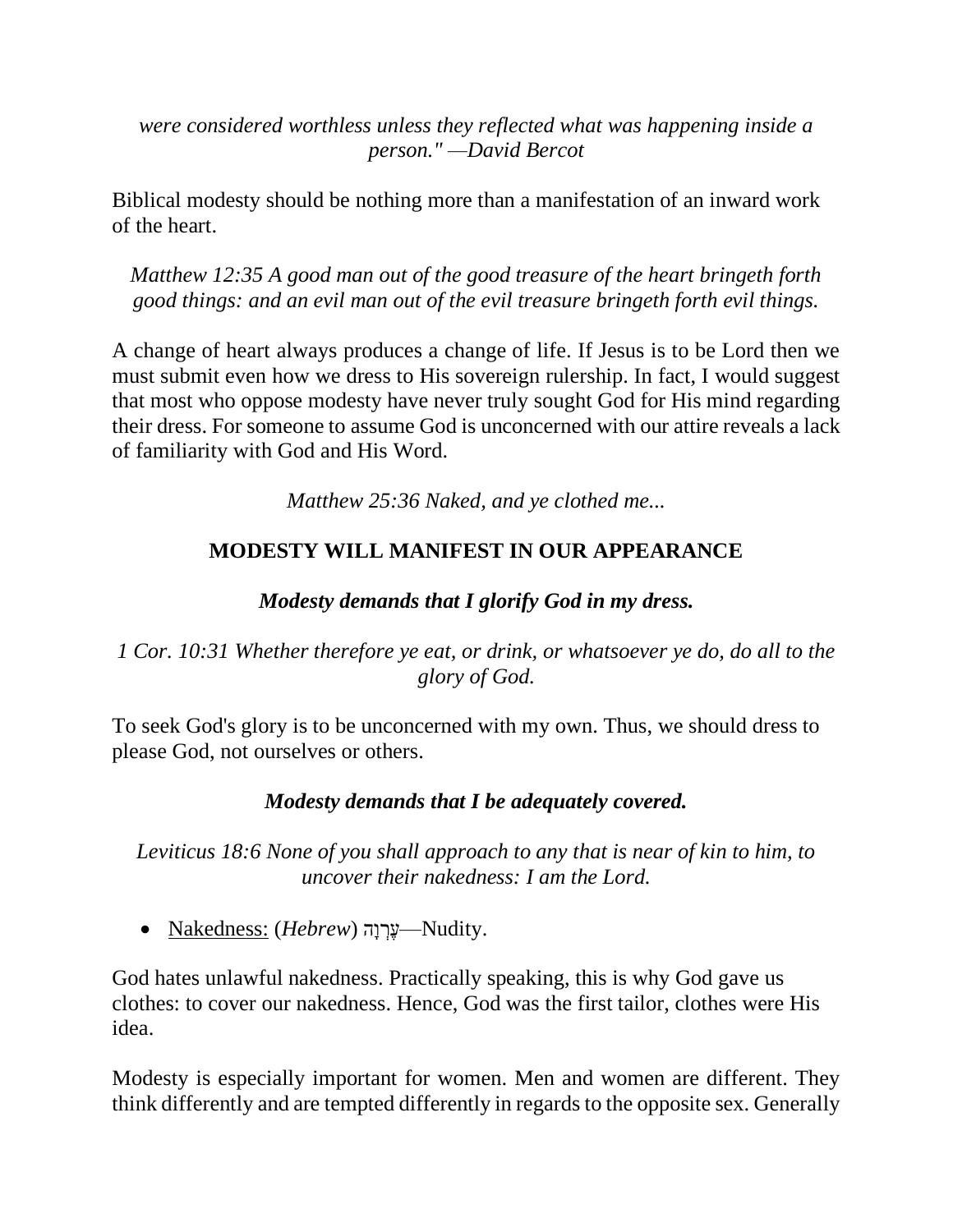speaking, men are more enticed by what they see, whereas, women are more moved by how they are treated.

*2 Samuel 11:2 And it came to pass in an eveningtide, that David arose from off his bed, and walked upon the roof of the king's house: and from the roof he saw a woman washing herself; and the woman was very beautiful to look upon.*

*Matthew 5:28 But I say unto you, That whosoever looketh on a woman to lust after her hath committed adultery with her already in his heart.*

This is why *Job* said…

*Job 31:1 I made a covenant with mine eyes; why then should I think upon a maid?*

For example, the pornography industry is infinitely more successful selling its filth to men than to women. Many women fail to take this in account when they consider how they dress. They don't see it as a problem because they have no experience in the difficulties it can cause. This, I believe is why women were addressed specifically in the N.T. concerning dress. All of the apostolic admonitions concerning apparel are directed toward women. This is not because Paul was a chauvinist, as the liberated women would have us to believe. Nor is it because men are free from the obligation to dress modestly, because they most assuredly are not. It is rather because immodesty in attire is more ingrained in the female carnal nature than in that of men. Without a doubt the minds of women are more taken up with fashions of dress than any other pleasure. This is clearly manifested by the billions of dollars spent every year on fashions and cosmetics. Dress designers make fabulous sums dreaming up new and exotic ways to reveal the female form in order to attract and stimulate the male passions. How else can one account for the absurd and even grotesque outfits that women gladly wear? The strongest carnal drive in the man is the desire for power. The spirit of physical and mental competition begins very early in boys. That is why they push and shove and fight from their very childhood. However, as a result of the curse, a woman's greatest carnal desire is to be desired by men. Thus, apart from grace, the moment that a girl enters puberty the opposite sex dominates her thoughts. From that point on almost everything she does is, in some way, directed to entice men. Although there are exceptions, this is the general rule. And women instinctively know that men are easily lured by sex. Thus, Paul seems to be saying that all Christian women should be possessed of a certain sense of shame with respect to their bodies and that this shame should, in turn, produce a bashful and modest attitude toward attire. The woman who truly possesses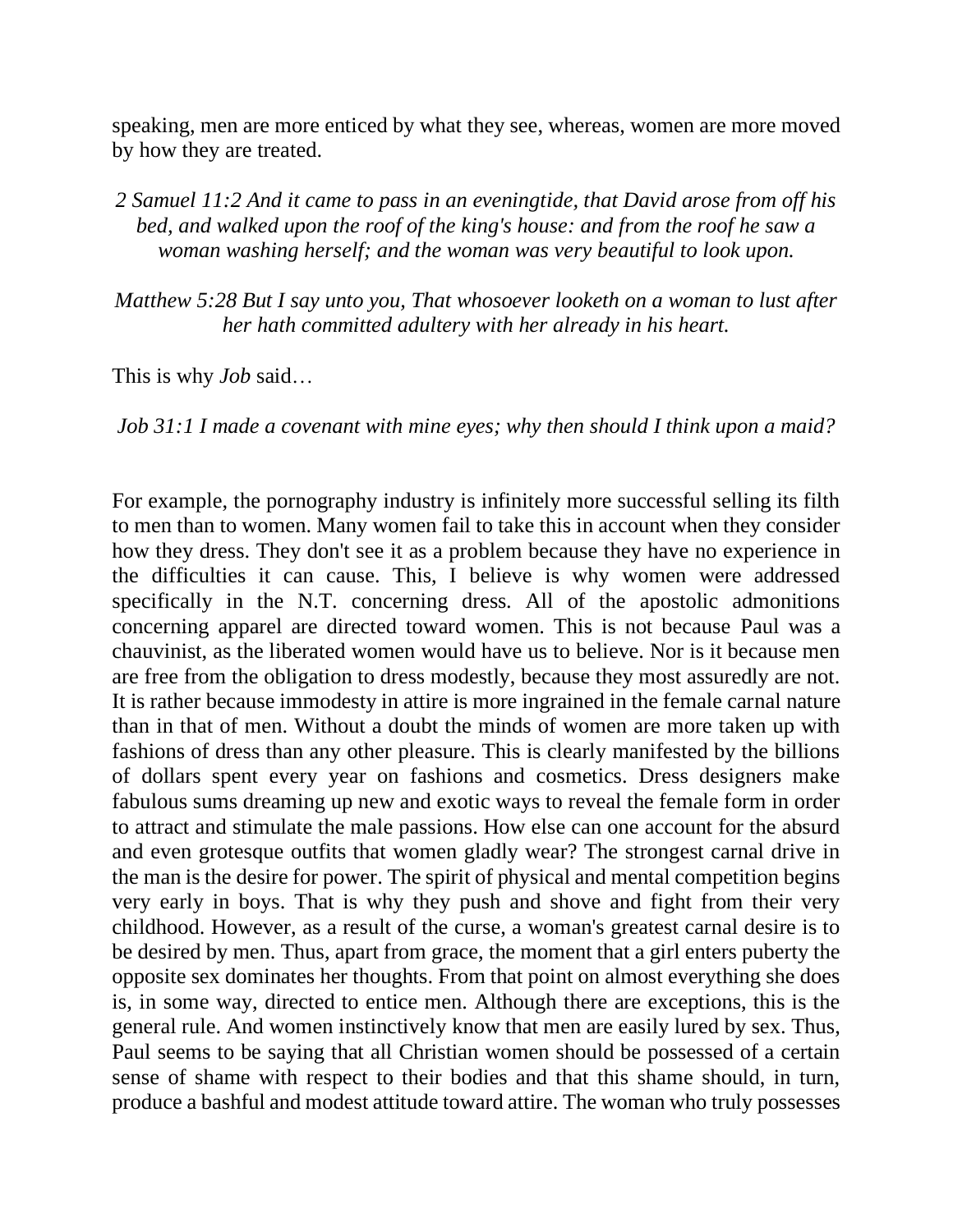this '*shamefacedness*' will be conscious that normal men can easily be tempted and that her body, if exposed will possibly be the instrument of eternal perdition to them.

*Proverbs 7:10 ...the attire of an harlot.*

Remember, harlots dress in a specific manner for the sole purpose of drawing attention to their bodies. Ladies you should seek not just to be adequately covered but should also avoid clothing that extenuates the shape of your body.

*"Luxurious clothing that cannot conceal the shape of the body is no covering at all. Such clothing, clinging close to the body, takes the body's shape and adheres to the flesh. It outlines the woman's figure, so that the whole shape of her body is visible to spectators, even though they cannot actually see the body itself...Such clothing is meant for looking, not for covering." —Clement*

*"The word rendered 'apparel' signifies a long robe, which reaches down to the feet; and the word translated "modest" signifies that which is clean, neat, and decent, yea, beautiful and ornamental; and the sense of the apostle is, that he would not have them to come to public worship in rags, and in dirty and filthy garments, but that their bodies should be covered with clean and decent raiment; so the Israelites washed their clothes that they might be ready to meet the Lord at Mount Sinai, in Ex 19:14. The Jews always appeared in their best clothes on the Sabbath day; this is one of their rules." —Gill*

Even the lost world knows this principle. At the prison I regularly visit for ministry, there is a warning posted for all visitors who are meeting with inmates. It forbids, among other things, sleeveless, low cut, and short dresses. Why? They know it will excite the wrong passions among the inmate population.

### *Modesty Demands That I Be Not Driven By Fashion.*

*Romans 12:2 And be not conformed to this world: but be ye transformed by the renewing of your mind, that ye may prove what is that good, and acceptable, and perfect, will of God.*

- Conformed: (*Greek*) συσχηματίζω—To fashion alike, conform to the same pattern, fashion self according to.
- Fashion: (*Webster's 1828*)—The make or form of any thing; the state of any thing with regard to its external appearance. Form; model to be imitated; pattern. Custom; prevailing mode or practice. The form of a garment; the cut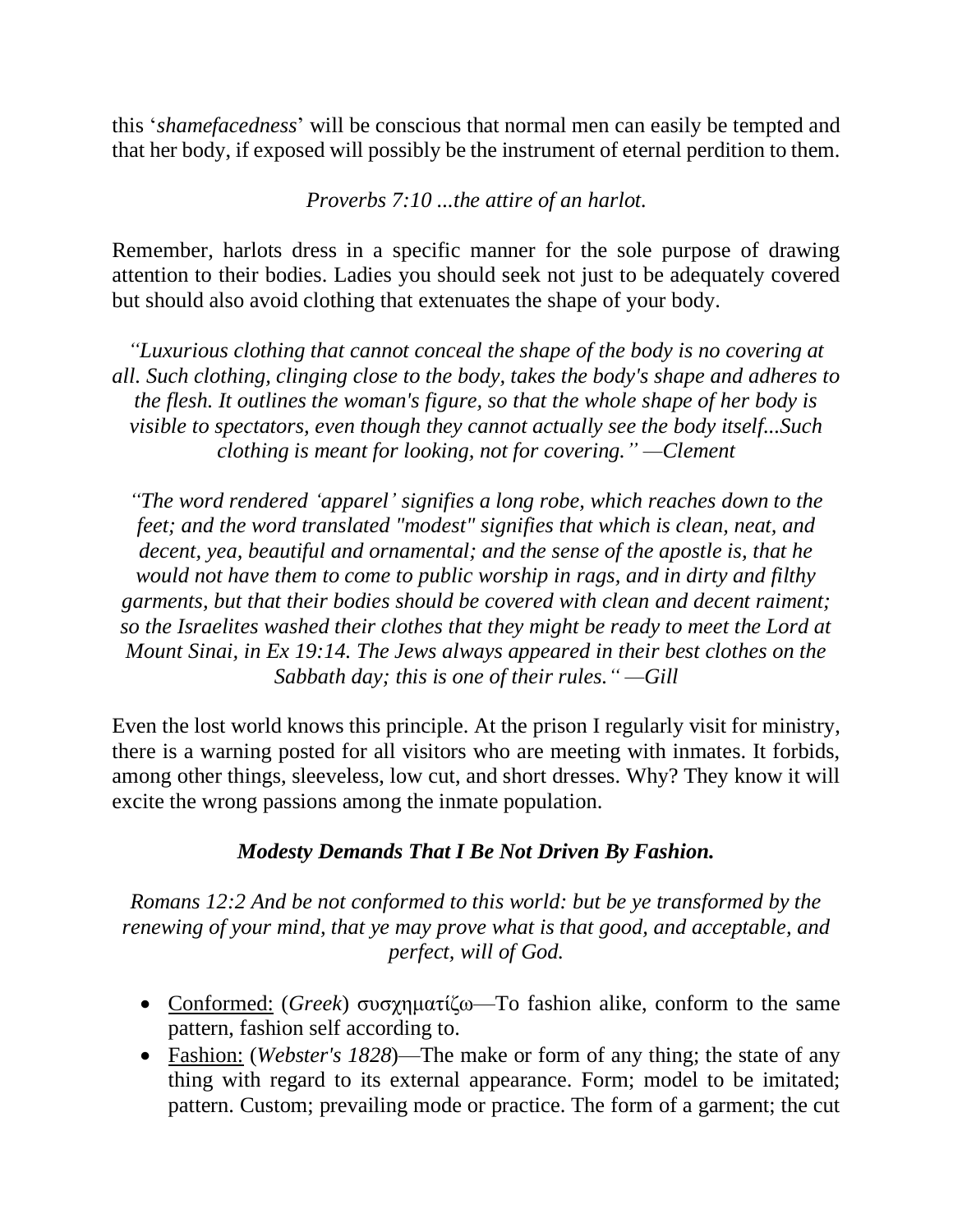or shape of clothes; as the fashion of a coat or of a bonnet. Hence, the prevailing mode of dress or ornament.

*Titus 2:14 Who gave himself for us, that he might redeem us from all iniquity, and purify unto himself a peculiar people, zealous of good works.*

The Greek word rendered church throughout the N.T. literally means "the called out ones." Have we truly been delivered from the clothing standards of this wicked generation? Can the world see that we are unaffected by the current trends in fashion? Isn't it true, to be disinterested in fashion is to be free from it? We must not allow the world to dictate our decisions on how we dress. I believe we should be practical in choosing our dress: considering modesty, quality, and cost. But we should never be driven by the world's approval or disapproval.

#### *Modesty demands that a distinction is maintained between the sexes.*

*Deut. 22:5 The woman shall not wear that which pertaineth unto a man, neither shall a man put on a woman's garment: for all that do so are abomination unto the Lord thy God.*

This, of course, is part of the ceremonial law, however there is an application for us under the new covenant. How are we to view this? God has ordained a difference between male and female. God had a purpose in making us uniquely male and female. But ours is a generation that desperately wants to blur this divine line. Today role rejections are common. There are men who want to become women and women who want to become men. God wants a man to look and act like a man and a women to look and act like a woman. The spirit of the age in which we live is characterized by perversion. We should not be ashamed of our distinct roles as men and women and this should be reflected in our outward appearance.

#### **THE REASON FOR OUR MODESTY**

*Mark 12:30-31 And thou shalt love the Lord thy God with all thy heart, and with all thy soul, and with all thy mind, and with all thy strength: this is the first commandment. And the second is like, namely this, Thou shalt love thy neighbour as thyself. There is none other commandment greater than these.*